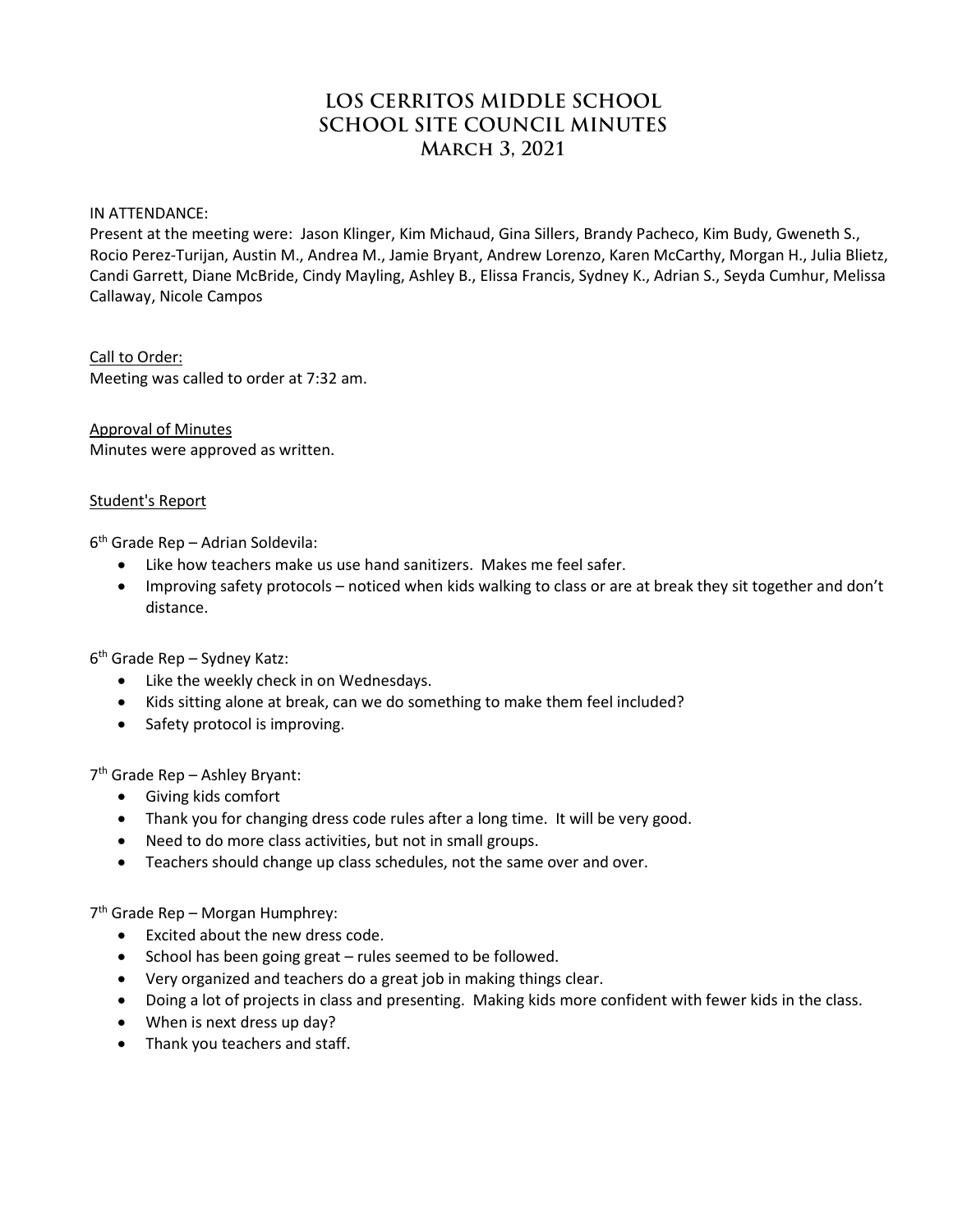8th Grade Rep – Gweneth Snowden:

- The trimester is closing and I feel that teachers have done a good job preparing us this trimester. I have the best Math class this year. Feel like it's easier to reach out to teachers because they are not super busy with 2 classes a day.
- Excited about High School students going back.
- Liking Leadership so far. We are doing character strong projects now. Like the process of it and like presenting too.

8th Grade Rep – Austin Maziasz:

- Wrapping up Trimester 2. When will grades be out? Usually grades are viewable on Friday.
- What will school year look like next year? o Klinger – haven't received any information yet about next year. Covid data is being evaluated.
- I went to SDAC meeting many other students said their classes are boring and kids don't social distance or wear masks properly. So we are doing a better job than them.

#### Counselor's Report – Karen McCarthy:

- Registration time Would love feedback from parents on forms and info sent out to incoming  $6<sup>th</sup>$  graders and  $7<sup>th</sup>$  graders going into  $8<sup>th</sup>$  grade. New process, want to work out kinks.
- HS Registration in process. We were not in charge of that. Please reach out if there is any confusion.
- Doing red flag warnings where district monitors student Chromebooks for searches that may be questionable. Will reach out to families.
- Wednesday check-ins have been successful. We are inundated in supporting kids. Admins help because there are too many. Kids didn't know how to answer things correctly.
- Started Resiliency group yesterday small group, how to bounce back and deal with adversity.
- We have a Girls Empowerment group going for four weeks.
- Launching a new student survey more specific information going out today. Take 2 minutes.
- Having difficulties reaching students. Emails go out but kids don't respond.
- Doing DIS counseling with Special Educations students.
- Working with D and F list. Get a new list now that trimester is ending. We reach out to families and offer support.
- Trying to supervise on the yard, been difficult because we are so busy.

### DAC Report - Cindy Mayling:

- Last DAC meeting on Feb.  $9<sup>th</sup>$ .
- Presentation from Becca from Breakthrough student assistance program. Another layer of social-emotional support. Work with counselors and admins.
- Safety Review Request submitted to State to get blended HS students back. On Monday that was approved. As of next week, blended HS students will return to campus.
- Did some breakout groups discussed things that are working and improvements that could be made. Results will be discussed at next meeting.

### SEDAC Report – Andrea Mettel:

- Applications for Student DAC (SDAC) are due March 1.
	- o Grades 9-12 were invited to apply.
	- o For application http://www.conejousd.org/Departments/Instructional-Services/High-School-Education-and-Assessment/SDAC-Student-District-Advisory-Committee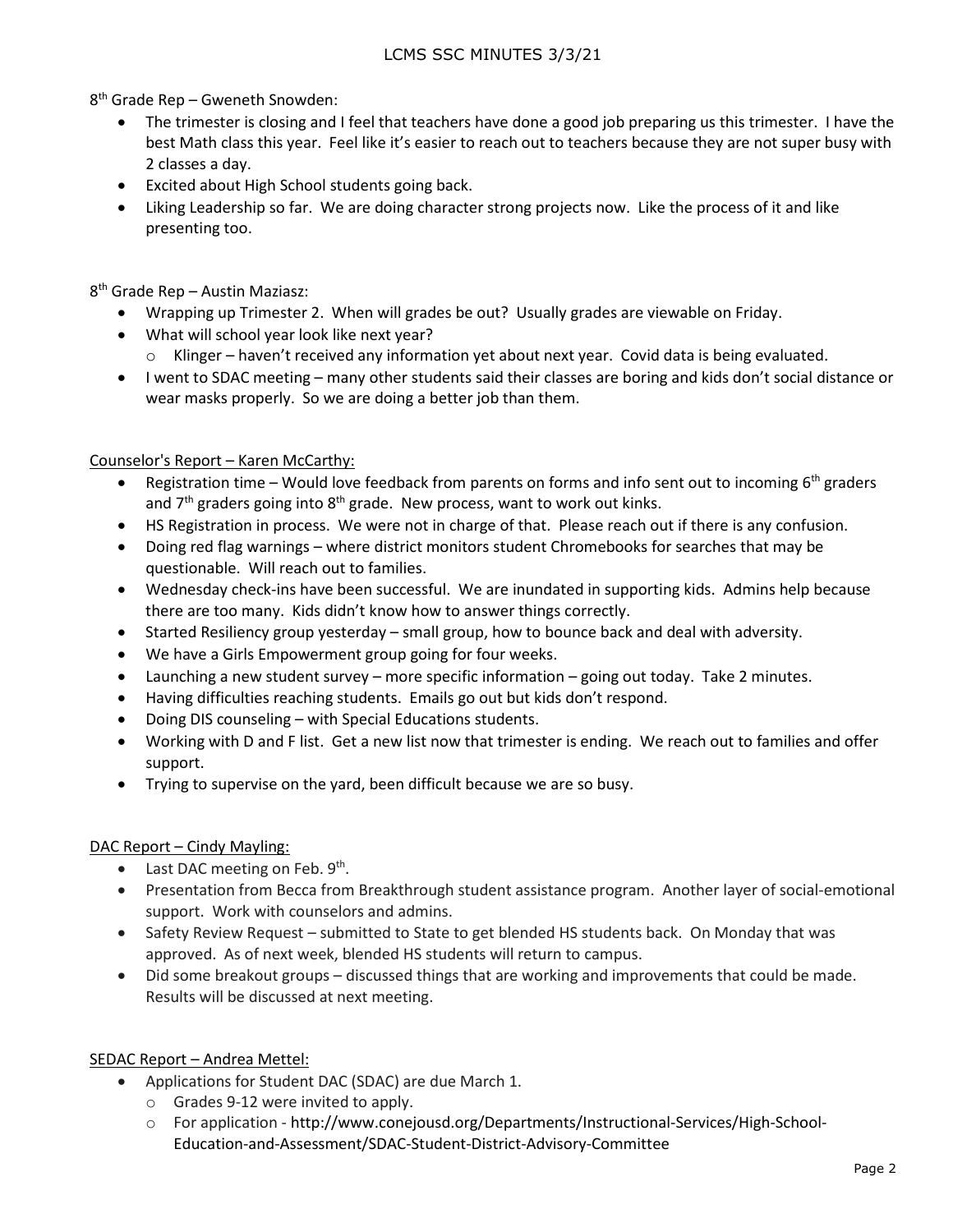- City of Thousand Oaks Youth Recognition Award Nominations are due March  $15^{th}$ .
	- $\circ$  Nominees should be volunteers who have shown a particularly high level of commitment; e.g., frequent service, above average number of hours, reason for service.
	- $\circ$  All nominees must be Thousand Oaks city residents (this includes Newbury Park and a portion of Westlake Village) or attend a middle or high school in the City. They must also be 13 to 19 years of age and still in middle or high school.
	- $\circ$  Awards in three categories Appreciation, Achievement, and Youth of the Year are given in both the Middle and High School categories. Selection for the interviews will be based on information on the nomination form and a volunteer summary form, which we will provide to selected nominees.
	- o For nomination form: https://forms.office.com/Pages/ResponsePage.aspx?id=8C-MGjqX0ScrXR38aQKbP41EK1PM7VDg-MlVHwKsxdUQU5HNkgzNjlGUVBBR0RRWTBJTzNFN0paWS4u
	- $\circ$  Walking the Path Together Conference was on February 27<sup>th</sup> 8:00am 11:30am. Walking the Path Together is an annual conference focused on families of young children with disabilities (0-5 years old) and the professionals who support them. This year's conference features keynote presentations by two parents of young children with disabilities. Breakout sessions will be offered on: Learning to Learn Skills, ABC's of the IEP, Sensory Needs. To register: https://vcoe.k12oms.org/eventdetail.php?id=195309.
- Upcoming Events Mark your calendars!
	- $\circ$  Cal-TASH 2021 Virtual Conference March 5<sup>th</sup> 6<sup>th</sup>. This year they are offering a 'pay what you can' registration fee. Each year, the Cal-TASH Conference brings together individuals with significant disabilities and their allies to share resources and success stories, learn about field-driven best practices, and network within a community engaged in shared values. Dr. Lisa Miller, and Cindy Liu will be presenting on a panel discussing: Parents and Districts as Allies: Working for Inclusion. March 5th @ 3:30pm–4:30pm Long Beach and Culver City districts will also be represented. To register: https://hopin.com/events/cal-tash-2021-virtual-conference-together-for-justice-inclusion-andcommunity?fbclid=IwAR2BXHfeR5jZ\_ZC1D-agAX\_hG0-TeDSlaN2cmG8bk4FecwEfomw9-2hlCk4#top.
	- $\circ$  CVUSD Spring Career Education Pathways for ALL Students March 18th 5:30pm. This event will feature opportunities for Career Education Pathways. They will have 15 presenters and 5 of them are specifically for students with disabilities. Flyers will be distributed in the coming days.
	- $\circ$  Annual Spring Transition Fair organized by the Ventura County Transition Project March 20<sup>th</sup> 9:00-12:00am. The Transition Fair provides opportunities for parents, teachers, care providers, and students with disabilities to learn about the transition to adult life process and prepare for the life they envision. Meet local agency representatives and attend breakout sessions to assist with making lifelong decisions, managing resources, self-advocacy, benefits planning, the college application and process, and resume building. To register: https://vcoe.k12oms.org/eventdetail.php?id=197492.
- Buddy Programs are up and running and getting very good feedback. Check the CVUSD webpage to participate. Thanks to our student leaders for their work to get this program off the ground so quickly!
- SEDAC Curriculum Committee will be conducting Listening Sessions during March to better understand experiences to date with the health, 'sex ed' curriculum - dates, details and registration will be emailed next week.
- Dr. Powell gave a great presentation on the Career Tech Ed (CTE) program. Her slides will be available on the SEDAC google drive as soon as possible.
- Mr. Lichtl and his Instructional Services Team provided an LCAP information session and breakout sessions to get feedback on specific LCAP goals.
- For more information on countywide information and support programs https://www.smore.com/tkxzd.

# GATE Report – Julia Blietz:

- Last meeting was on February  $5<sup>th</sup>$ .
- New meeting will be this coming Friday, March  $5<sup>th</sup>$ .
- Highlight presentation by Catherine Xu from student DAC meetings and what SDAC is doing.
- Listened to reports from groups.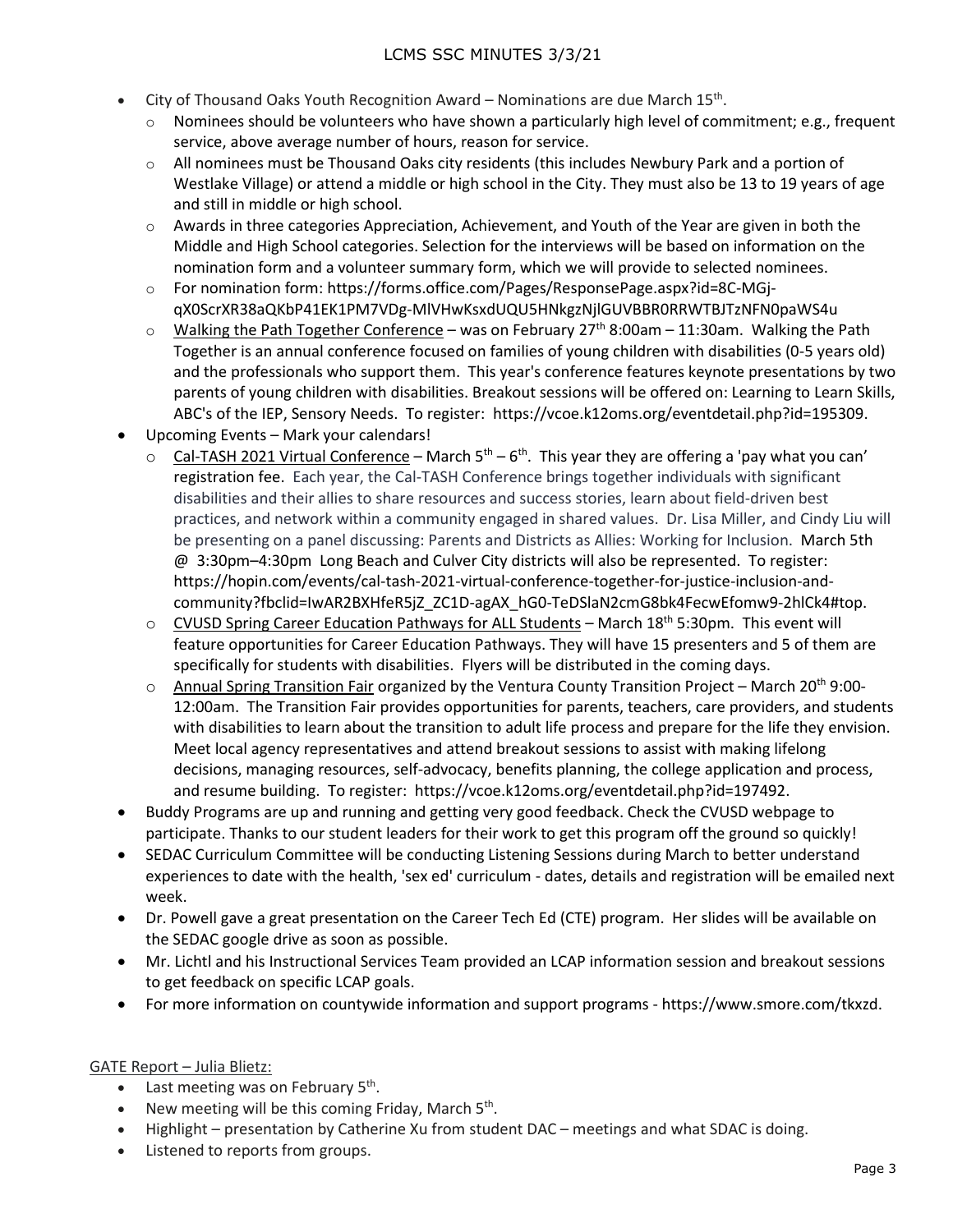- Had a GATE activity with LC students. Fun and challenging with Mrs. Bartlett and Mrs. Michaud. Learned about Morse code.
- March activity Mrs. Bartlett ESPN employee to come in and tell us about her job. Might open it up to any LC student.

## ELAC/DELAC Report – Rocio Perez-Turijan:

- DELAC on Feb. 23rd
- Gary Bradbury gave CVUSD updates with Covid 19. Measures will continue to be carried out at each school.
- Shauna Ashmore and Amber Bowman talked about importance of attendance.
- Dr. Martinez gave ELPAC update and reclassification.
- Next meeting March  $30<sup>th</sup>$ .
- ELAC meeting will be April 21st.

### PSTA Report – Mellissa Callaway:

- Nominating committee has posted its slate of officers for the 2021-2022 school year. Election will be held on March 23<sup>rd</sup> at 7:00pm at the next General Association meeting. Register on the PTSA website to join meeting.
- Waiting to hear about 8<sup>th</sup> grade graduation plans to see how we can contribute to that event.
- Pushing promotion messages on the marquee. Please spread the word to  $8<sup>th</sup>$  grade families. Allow 2 weeks to process.
- Jaime we need someone for the Fundraising Chair for next year. Let us know if anyone is interested.

### Boys & Girls Club Report – Andrew Lorenzo:

- Club running smoothly.
- Safety #1 priority at Club always keeping kids safe.
- Members are improving their grades. Getting used to new system.
- Shout out to Ella Tucker and Valeria Jimenez nominated for Youth of the Month. This past month they interviewed and applied for Youth of the Year though the National B&G Club Association. They are waiting for results.
- We are doing Women's History month this year. Doing activities with that.
- We like to hear the announcements and are also doing announcements of famous historical African American people.

### Principal's Report – Jason Klinger:

Pacheco –

- We have a number of students who are returning to blended learning from remote. Excited to see students coming on campus. 17 have requested to go to blended and only 5 requested to go remote.
- ELPAC testing has started for students on campus. Starting next week our students on Remote will come in on their off cohort to test.
- Students currently enrolled in ELD class will be taking the group test in their respective classes. Others not enrolled in ELD class will be pulled during their off cohort time to complete their group testing.

Michaud –

- Yearbooks did not sell at beginning of year. We are offering them at \$35.
- $\bullet$  8<sup>th</sup> grade dedications are due by Friday this week.
- Email to 8<sup>th</sup> grade families with a chart of everything going on. Updating chart and send out periodically.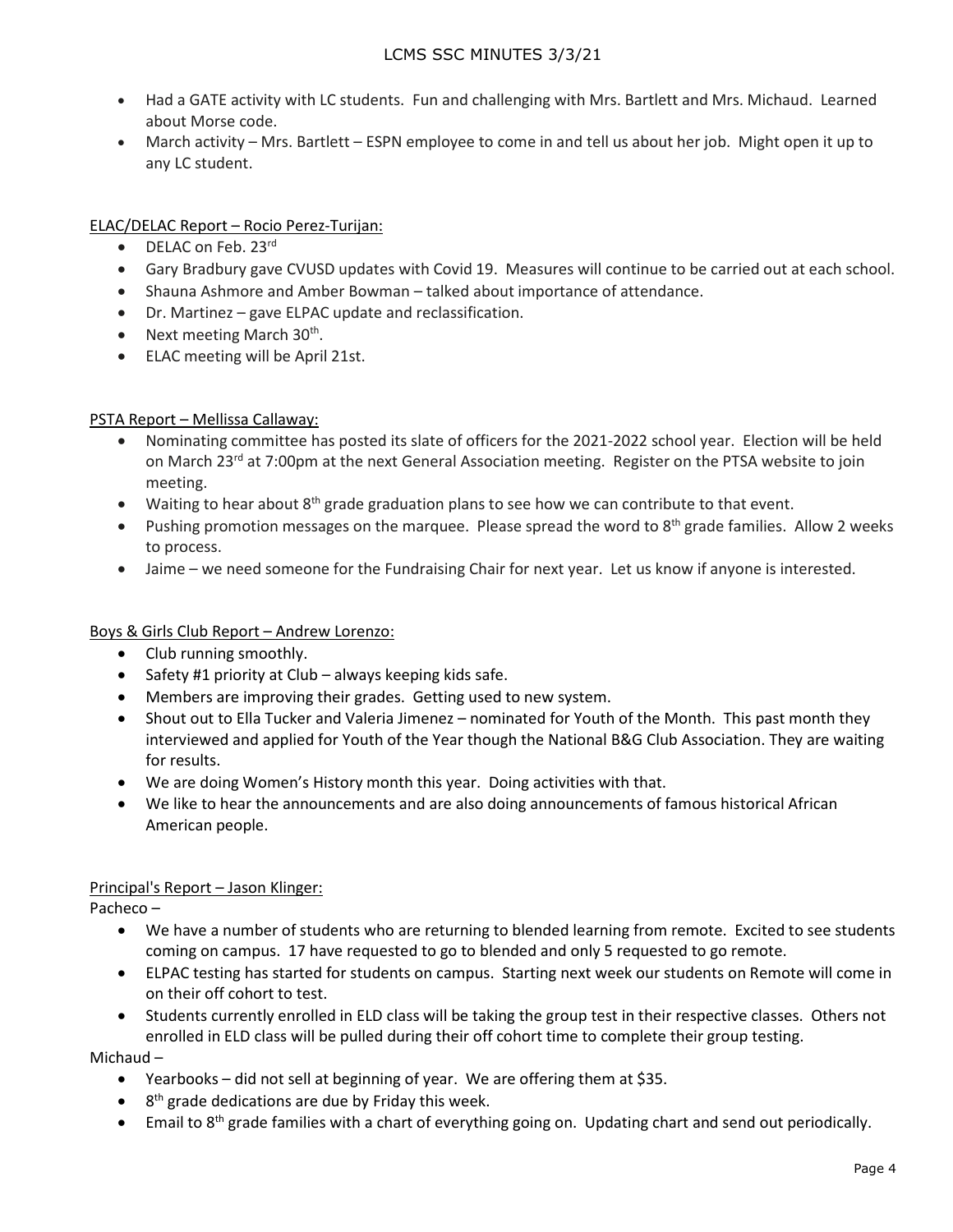- Leadership update all applications are online this year. Once they are in and closed, we will send out a Sign Up Genius to pick their interview dates.
- Students are working on Character Strong projects and presentations in classes.
- ASB and PSST classes have a combined play day on Zoom to build community.
- PSST starting their peer mediation next week. Trying to find ways to connect with students from 6 feet apart.
- This month is Kindness month. Leadership classes are making kindness and gratitude journals.

#### Klinger -

- Registration has changed a bit this year, now everything is online.
- One addition to master schedule we will now have an Intro to Spanish class not a HS credit class.
- Social-emotional check-ins are weekly. Had 38 students the first week request check-ins. Some kids are stressed out and just need someone to talk to. This last week we had 24 request for check-ins.
- Measure I Technology next 20 years we get money to improve technology. For next year, we were given \$88,500. LC Tech committee will take a look and see what we need.
- Sorry for last minute schedule change. Friday will now be a remote day, like Wednesday.
- PSAT 8<sup>th</sup> grade families should have received an all call and a PSAT form. We had cancelled it earlier in the year, but now we are offering it in late April. We are the only middle school in district doing this.
- March  $15<sup>th</sup>$  is a no school, no remote day.
- Title IX posters have been placed in all classrooms. Students can report bullying confidentially.
- Measure I Construction Project will have windows and a new lunch area. Construction will start in April and finish in December. Choir will need to be relocated in the meantime.
- Progress Monitoring
	- $\circ$  Jason shared some progress slides for 7<sup>th</sup> & 8<sup>th</sup> grade (reading and comprehension level). Seeing growth in honors, seeing lower growth in CP classes.
	- o Grade Data D & F report.
		- Total Enrollment Had 22% of our students in Tri. 1 who got a D or F or both. This Trimester that went down by 4%.
		- EL kids Had 51% of kids with at least one D or F, went down to 45%.
		- Spec Ed kids Had 37% with at least one D or F, went down to 33%.
		- Saw growth in our low socio-economic group as well.
		- **Latino students maintained.**
		- African-American students it increased.
	- o Next meeting, Mr. Klinger will share Trimester 3 data.
- Cindy were there any significant differences in grades for remote vs blended students? Mrs. Pacheco will have answer at next meeting.
- We are a CLU Professional Development School We receive student teachers every year. Recently we were recognized by state of California for being a teaching professional development school.
- We were also recognized by the National Professional Development School of the United States.

#### Old Business

Dress Code Sub-Committee Report – Mrs. Pacheco

- Working draft of dress code. If you want a copy, let us know. The working draft will be sent to all SSC members to review.
	- o Brandy went over the working draft of the dress code. Reviewed current language and proposed language changes to the dress code.
	- o Presented to the board for comments.
	- o See attached the working draft for review.